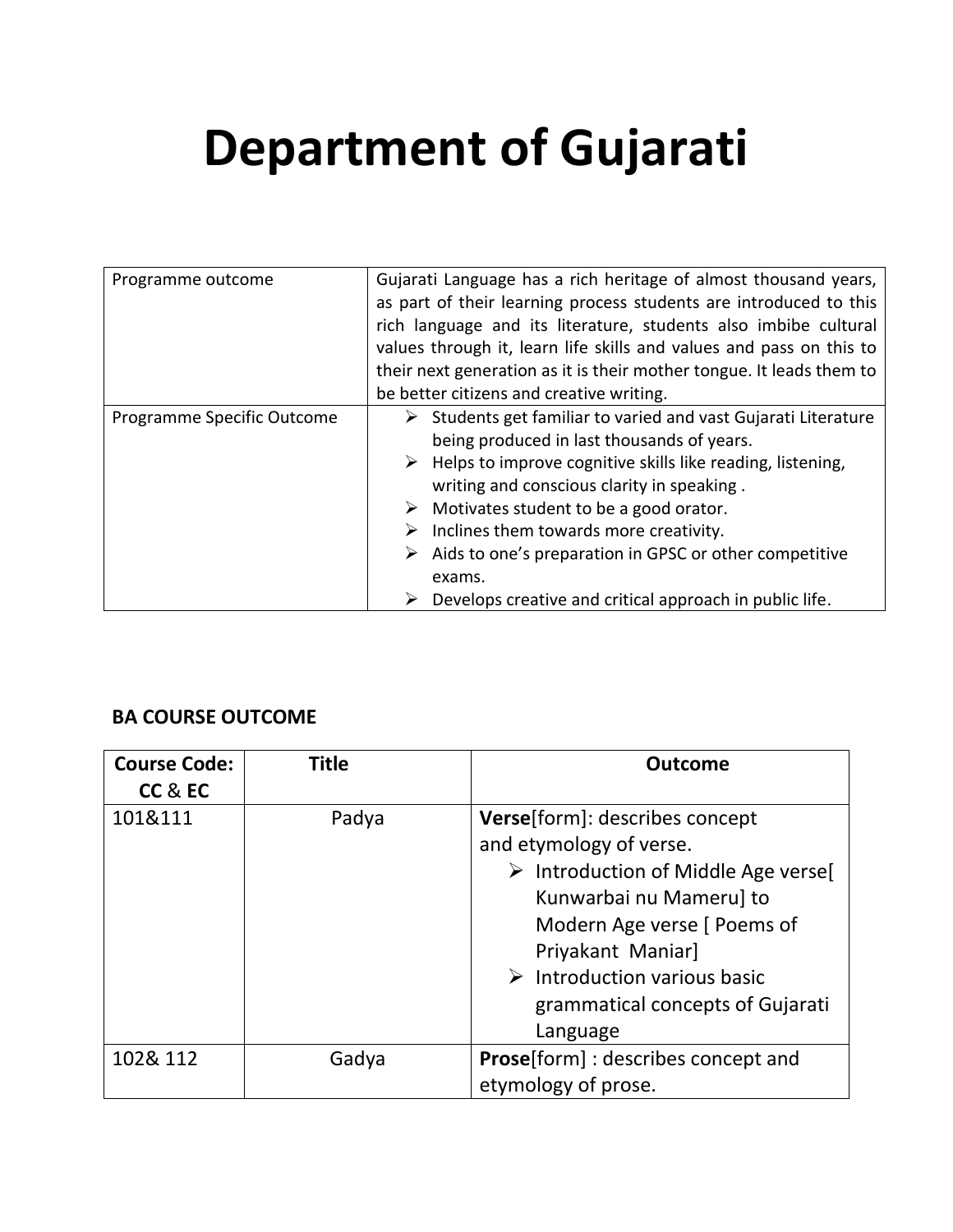|                   | $\triangleright$ Difference between prose and<br>verse |
|-------------------|--------------------------------------------------------|
|                   | $\triangleright$ Pioneer Prose works [Agantuk by       |
|                   | Dhiruben Patel and Samaydwip by                        |
|                   |                                                        |
|                   | Bhagwati Kumar Sharma] are                             |
|                   | introduced as texts to them.                           |
|                   | $\triangleright$ Gets familiar to natural beauty       |
|                   | and surroundings by reading                            |
|                   | essays like 'Dur na e Sur' by Digish<br>Mehta          |
|                   | $\triangleright$ Will get to know London as a city     |
|                   | and its culture though travelogue                      |
|                   | writing ' Algari Rakkhadapatti' by                     |
|                   | Rasik Jhaveri                                          |
| Sahitya Swaroop   | Learn about various Literary forms -                   |
|                   | Essay [Niravrut by Pravin Darji, One act               |
|                   | play[Guajarati Representative plays]                   |
| Sarjek no Abhyas  | Detailed study of Authors like                         |
|                   | Sundaram[Some poems/stories] and                       |
|                   | Umashankar Joshi[ Best Stories/                        |
|                   | discourse]                                             |
|                   | Imbibe Human Values                                    |
|                   | $\triangleright$ Ideas about various social            |
|                   | problems and evils                                     |
| Madyakalin        | $\triangleright$ ' Amas Na Tara ' by Kishansinh        |
| Sahitya no Itihas | Chavada                                                |
|                   | $\triangleright$ 'Prashisth Navalika' by Raghuvir      |
|                   | Chaudhary                                              |
|                   | $\triangleright$ History of Gujarati Literature Part   |
|                   | 1-2 [ Middle Ages]                                     |
|                   | $\triangleright$ Writers of the Middle                 |
|                   | Ages[Narsinh Mehta, Meera,                             |
|                   | Bhalan-Dayaram, Akho,                                  |
|                   | Premanand, Shamal] will be                             |
|                   | introduced                                             |
|                   | $\triangleright$ Gets aquiantence with Middle          |
|                   |                                                        |
|                   | Krutee no<br>Abhyas                                    |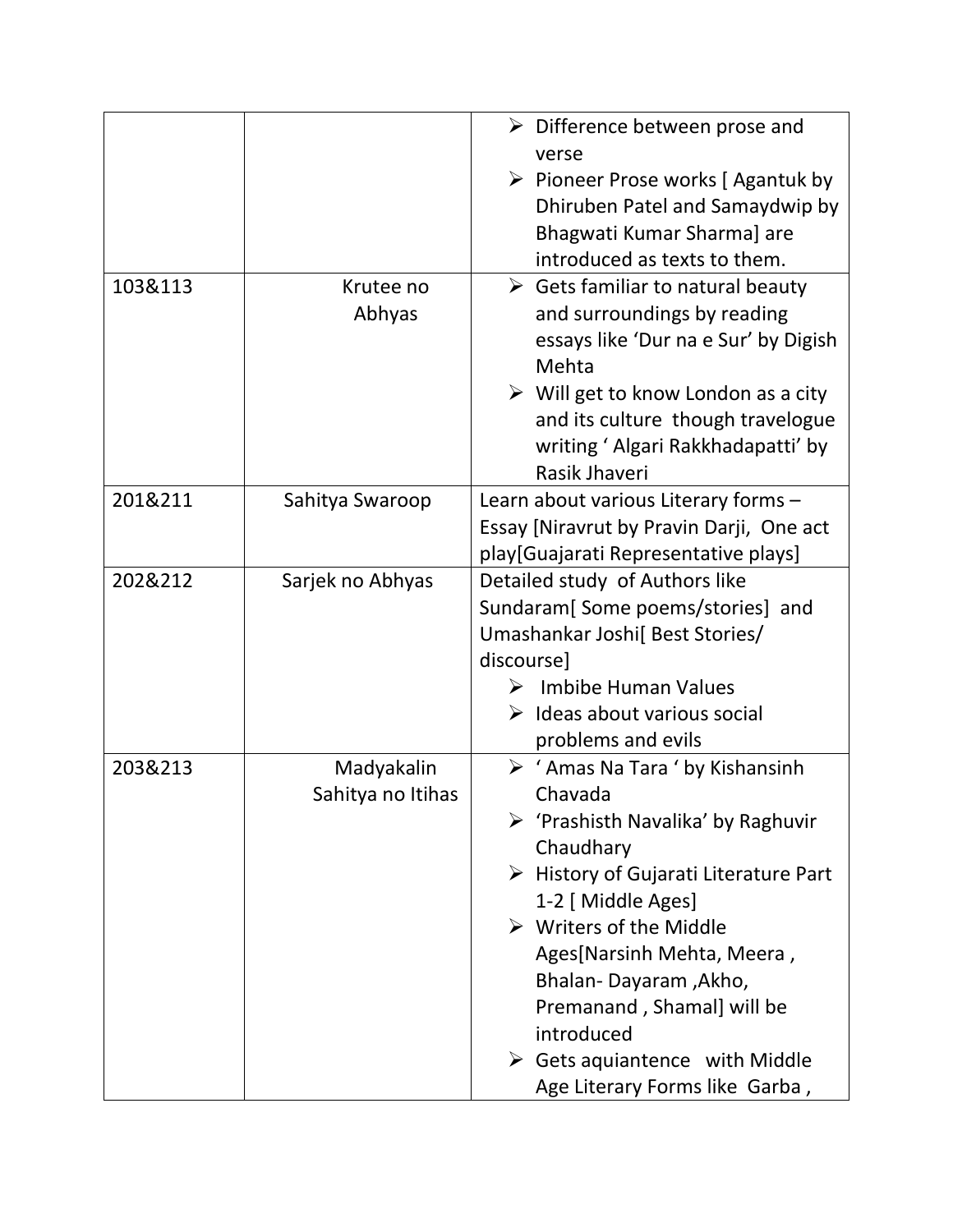|           |                   | Garbi, Poem, Fagu and Discourse                    |
|-----------|-------------------|----------------------------------------------------|
|           |                   |                                                    |
| 204 & 214 | Krutee no         | ► Get to know 'AMASNA Tara' work                   |
|           | Abhyas            | by Kishansing Chavada                              |
| 301& 311  | Arvachina         | $\triangleright$ History of Modern Gujarati        |
|           | Sahitya no Itihas | Literature                                         |
|           |                   | $\triangleright$ Modern concepts of Literature     |
|           |                   | are introduced                                     |
|           |                   | $\triangleright$ Literary history of 150 years and |
|           |                   | forms like Essay, Novel, Short                     |
|           |                   | Story, Poems and Plays will be                     |
|           |                   | introduced and taught                              |
|           |                   | $\triangleright$ Get familiarize with works of     |
|           |                   | <b>Modern Writers</b>                              |
| 302& 312  | Bashavigyan       | $\triangleright$ Linguistics of Gujarati Language, |
|           |                   | its concepts and ideas will be                     |
|           |                   | taught                                             |
|           |                   | $\triangleright$ Get to learn Grammer of Gujarati  |
|           |                   | Language which is an important                     |
|           |                   | aspect of competitive                              |
|           |                   | examinations.                                      |
| 303& 313  | Sahitya Vivechan  | $\triangleright$ Understand principles of Literary |
|           | Naa Siddhanto     | <b>Criticism and Its Approaches</b>                |
|           |                   | $\triangleright$ Cultivate creative and critical   |
|           |                   | approach to literary works                         |
| 304& 314  | Prashistha        | $\triangleright$ Get research approach through '   |
|           | Krutee no         | various Works ' by representative                  |
|           | Abhyas            | authors                                            |
|           |                   | $\triangleright$ Get to know 'Samudraantike' a     |
|           |                   | work by Dhruv Bhatt.                               |
|           |                   | $\triangleright$ Study varied literary forms       |
| 305& 315  | Sahitya Swaroop   | $\triangleright$ Introduce various forms of        |
|           |                   | Sonnet                                             |
| 306&316   | Sahitiyik         | $\triangleright$ Various Literary Essays will add  |
|           | Nibandho          | creative and critical learning                     |
|           |                   | $\triangleright$ Crate critical and creative       |